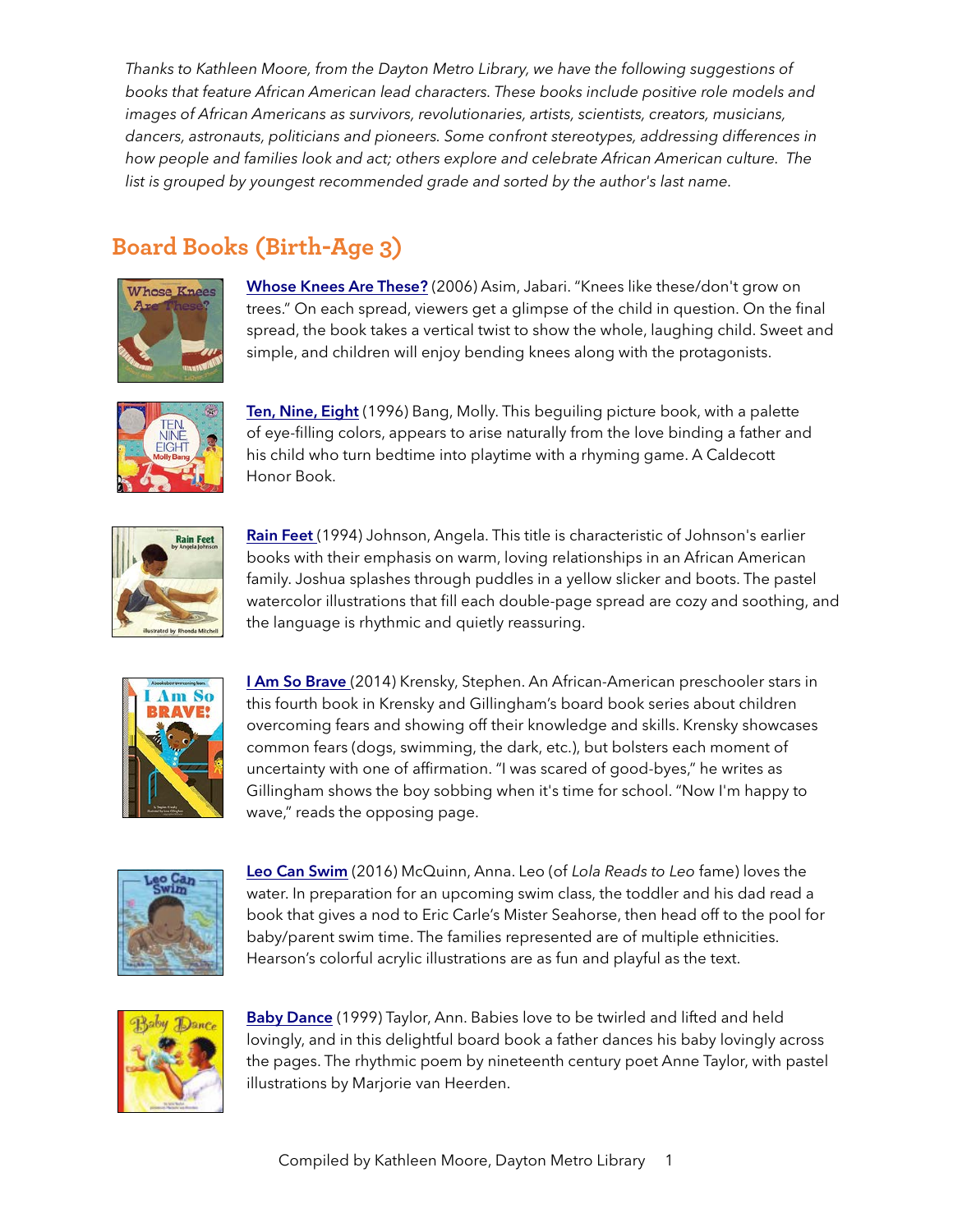### **Preschool to Grade 3**



[Knock Knock: My Dad's Dream For Me](https://www.amazon.com/Knock-My-Dads-Dream-Me/dp/0316209171/) (2013) Beaty, Daniel. The story of a boy growing up after his father disappears from his life. The pain and anger of the separation unique to the loss of a boy's father is powerfully portrayed. [Age 5-6, Grade Preschool-3]



[Not Norman: A Goldfish Story](https://www.amazon.com/Not-Norman-Goldfish-Kelly-Bennett/dp/0763627631/ref=sr_1_1?s=books&ie=UTF8&qid=1520346972&sr=1-1&keywords=Not+Norman:+A+goldfish+story) (2005) Bennett, Kelly. As a boy attempts to convince someone else to take his disappointing pet, he learns to love Norman the goldfish himself. [Age 4-8, Grade PreK-3]



[Where's Rodney?](https://www.amazon.com/Wheres-Rodney-Carmen-Bogan/dp/1930238738/) (2017) Bogan, Carmen. Always more interested in what's happening outside the school walls than in his classroom, Rodney has a reputation for goofing off. On field trip day, Rodney is surprised when the bus leaves the city, travels through the countryside, and climbs high onto a mountain. For the first time in his life, the boy really feels "outside" as he explores nature and many of its wild wonders. Rodney discovers he can change from fast to slow or loud to quiet, depending on the situation. [Age 4-8, Grade Preschool-2]



### [The Legend of the Valentine: An Inspirational Story of Love and Reconciliation](https://www.amazon.com/Legend-Valentine-Inspirational-Story-Reconciliation/dp/0310700396)

(2002) Bond, Katherine Grace. Marcus, a nine-year-old African-American boy living in Alabama in the sixties, learns the true meaning of valentines as he is faced with whether or not to forgive his classmates and others who have hurt him, when his wise grandmother tells him the true story of St. Valentine. [Age 4-8, Grade Preschool-3]



[The New Small Person](https://www.amazon.com/New-Small-Person-Lauren-Child/dp/0763678104/) (2014) Child, Lauren. Elmore Green likes being an only child, so when his parents bring a new small person, his baby brother, into the house he is not pleased and does his best to keep the new small person out of his life. [Age 4-8, Grade Preschool-3]



[Uptown](https://www.amazon.com/Uptown-Rise-Shine-Owlet-Book/dp/080507399X/) (2000) Collier, Bryan. A picture book tour of Harlem. Played out to the refrain of "Uptown is...," a boy makes the rounds of his neighborhood, starting with the Metro-North train as it crosses the Harlem River ("Uptown is a caterpillar"). Readers see him shopping on 125th Street, where "the vibe is always jumping as people bounce to their own rhythms," listening to music ("Uptown is jazz"), playing basketball and more. From Van Der Zee photographs to the Apollo Theater to the Boys Choir of Harlem,

Collier touches on a host of icons; he infuses the volume with a sense of community: musicians improvise, men gather in a barbershop, & a trio of sisters in matching dresses head off to church. [Age 4-8, Grade Preschool-2]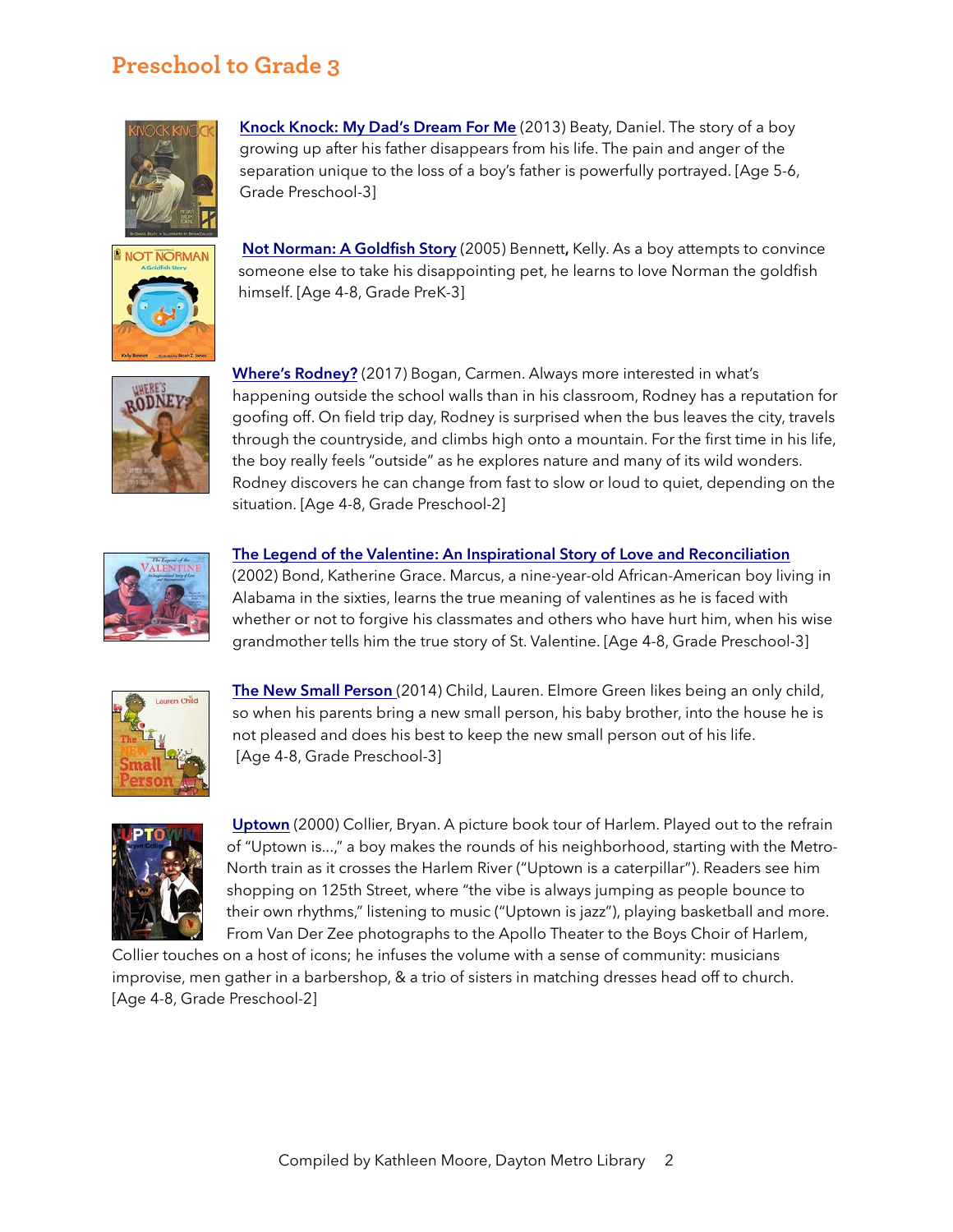

### Our Children [Can Soar: A Celebration of Rosa, Barack, & the Pioneers of Change](https://www.amazon.com/Our-Children-Can-Soar-Celebration/dp/1599907836/)

(2009) Cook, Michelle. Showcasing the art of 13 artists, Cook's adaptation pays tribute to 10 individuals, including George Washington Carver, Jesse Owens and Jackie Robinson. These figures' triumphs are shown as part of a seamless continuum: "Martin marched... so Thurgood could rule. Thurgood ruled... so Barack could run. Barack ran... so our children can soar!" [Age 4-8, Grade Preschool-3]



[Full, Full, Full of Love](https://www.amazon.com/Full-Love-Trish-Cooke/dp/0763638838/) (2003) Cooke, Trish. As Jay Jay helps his grandmother prepare for the extended family's Sunday dinner, he finds a comforting, often palpable abundance everywhere he looks. [Age 2-5, Grade Preschool-1]



The Ring Bearer (2017) Cooper, Floyd. Jackson's mom is getting married, and Jackson is nervous about his role and his new family. He is the ring bearer, and he's concerned about tripping as he goes down the aisle. Jackson is also getting a new stepsister named Sophie, and he's not sure what to think about that. He's also not sure about calling the man he knew as Bill "Dad." [Age 3-7, Grade Preschool-2]



[Jabari Jumps](https://www.amazon.com/Jabari-Jumps-Gaia-Cornwall/dp/0763678384/) (2017) Cornwall, Gaia. Jabari is definitely ready to jump off the diving board. He's finished his swimming lessons and passed his swim test, and he's a great jumper, so he's not scared at all. In a sweetly appealing tale of overcoming your fears, newcomer Gaia Cornwall captures a moment between a patient and encouraging father and a determined little boy you can't help but root for." [Age 4-8, Grade Preschool-3]



[Chocolate me!](https://www.amazon.com/Chocolate-Me-Taye-Diggs/dp/1250068010) (2011) Diggs, Taye. A young boy is teased for looking different than the other kids. His skin is darker, his hair curlier. He tells his mother he wishes he could be more like everyone else. And she helps him to see how beautiful he really, truly is. [Age 4-8, Grade Preschool-3]



[You Can Do It!](https://www.amazon.com/You-Can-Do-Tony-Dungy/dp/1416954619/) (2008) Dungy, Tony. Faith and the support of a loving family help Linden when he is upset over being the only one in his class or at home who does not know what he wants to be when he grows up. [Age 3-7, Grade Preschool-2]



[Yesterday I Had The Blues](https://www.amazon.com/Yesterday-Blues-Jeron-Ashford-Frame/dp/1582462607/) (2003) Frame, Jeron Ashford. In this upbeat tale, moods may color the way people look at the world, but family togetherness trumps all. Ashford associates various emotions with colors, thus it's an excellent way to introduce kids to metaphor. This could be a versatile tool for creative-writing units, too. [Age 3-7, Grade Preschool-2]



[Hello Goodbye Dog](https://www.amazon.com/Hello-Goodbye-Dog-Maria-Gianferrari/dp/1626721777/) (2017) Gianferrari, Maria. A mixed-race girl who uses a manual wheelchair finds a way for her irrepressible pet to stay by her side. Sweet, skillfully rendered illustrations are clear, convey Moose's worldview, and depict a diverse group of people. [Age 4-8, Grade Preschool-3]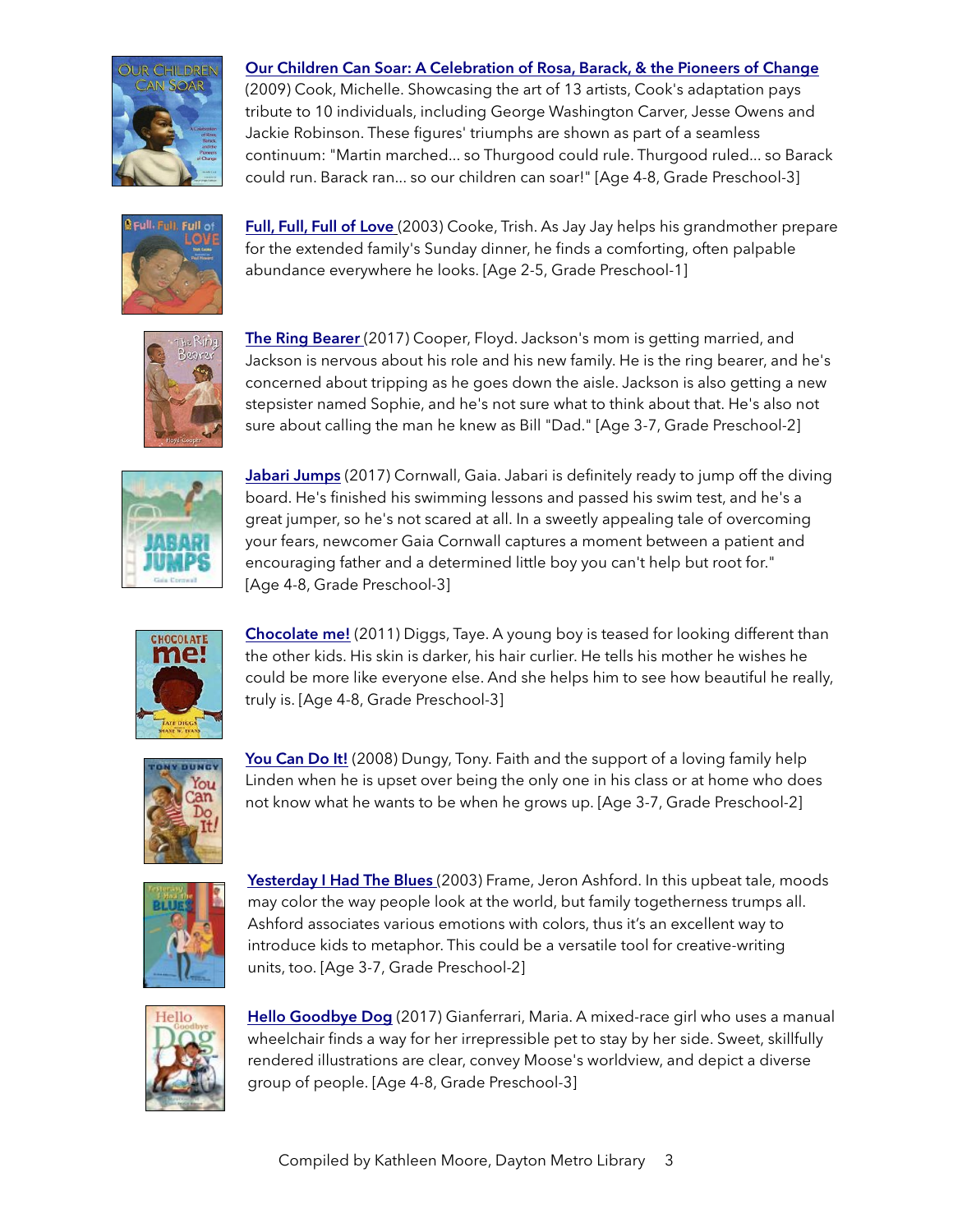

[Kevin And His Dad](https://www.amazon.com/Kevin-His-Dad-Irene-Smalls/dp/0316798991/) (1999) Hays, Michael. Smalls, Irene. Kevin feels excitement, pride, pleasure, and love as he spends an entire day working and playing with his father. [Age 4-8, Grade Preschool-3]



[Amazing Grace](https://www.amazon.com/Amazing-Grace-Reading-Rainbow-Books/dp/0803710402/) (1991) Hoffman, Mary. Grace loves stories, whether they're from books, movies, or the kind her grandmother tells. So, when she gets a chance to play a part in Peter Pan, she knows exactly who she wants to be. Remarkable watercolor illustrations give full expression to Grace's high-flying imagination. [Age 4-8, Grade Preschool-3]



[Skin Again](https://www.amazon.com/Skin-Again-Bell-Hooks/dp/1484799232/ref=sr_1_1?s=books&ie=UTF8&qid=1520348241&sr=1-1&keywords=Skin+Again) (2017) Hooks, Bell. Celebrating all that makes us unique and different, *Skin Again* offers new ways to talk about race and identity. Race matters, but only so much--what's most important is who we are on the inside. Looking beyond skin, going straight to the heart, we find in each other the treasures stored down deep. Learning to cherish those treasures, to be all we imagine ourselves to be, makes us free. [Age 5-6, Grade Preschool-K]



[I, Too, Am America](https://www.amazon.com/Too-Am-America-Langston-Hughes/dp/1442420081) (1994) Hughes, Langston. Winner of the Coretta Scott King illustrator award, *I, Too, Am America* blends the poetic wisdom of Langston Hughes with visionary illustrations from Bryan Collier in this inspirational picture book that carries the promise of equality. [Age 4-8, Grade Preschool-3]



[My People](https://www.amazon.com/People-Coretta-Scott-King-Award/dp/1416935401/ref=sr_1_1?s=books&ie=UTF8&qid=1520348420&sr=1-1&keywords=My+People) (2009) Hughes, Langston. Langston Hughes's spare yet eloquent tribute to his people has been cherished for generations. Now, acclaimed photographer Charles R. Smith Jr. interprets this beloved poem in vivid sepia photographs that capture the glory, the beauty, and the soul of being a black American today. [Age 4-8, Grade Preschool-3]



[Hair Dance!](https://www.amazon.com/Hair-Dance-Dinah-Johnson/dp/0805065237/ref=sr_1_1?s=books&ie=UTF8&qid=1520348654&sr=1-1&keywords=Hair+Dance!) (2007) Johnson, Dinah. Hair comes in all colors, textures, and styles. Whether it is worn long or short, in braids or cornrows, or left natural in an Afro, hair plays a big part in who we are and how we feel about ourselves. In this inspiring book, Kelly Johnson's stunning photographs of girls wearing a range of hairstyles and the lyrical words of Dinah Johnson's poem celebrate African American hair in all its radiant variety. [Age 5-9, Grade Preschool-up]



[Baby Blessings: A Prayer For The Day You Are Born](https://www.amazon.com/Baby-Blessings-Prayer-Paula-Wiseman/dp/1416953620/) (2010) Jordan, Deloris. An African-American mother and father express their promises and hopes for their newborn son in the form of a blessing: "You will always be loved with a love that knows no bounds. You will touch the world in your own special way. We pray that you will always be kind." Under their loving and watchful eyes, the boy matures into a

kindergartner, and by the book's end, he's also become a big brother. [Grade Preschool-K]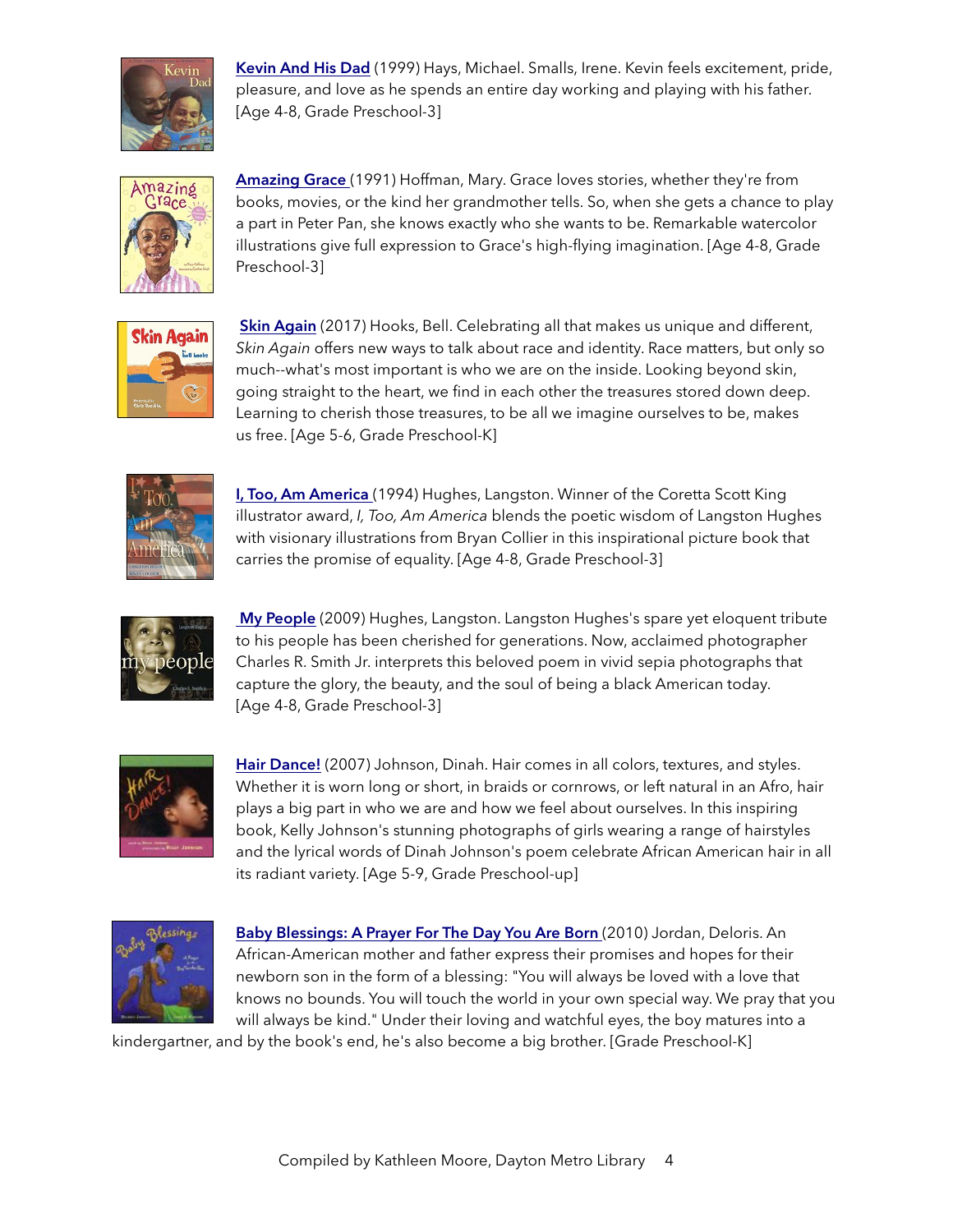

[More-igami](https://www.amazon.com/More-igami-Dori-Kleber/dp/0763668192/) (2016) Kleber, Dori. Joey loves anything that folds (road maps, accordions, foldaway beds). When Sarah Takimoto's mother gives his class an origami demonstration, he finds his passion. ("Joey's eyes popped. His jaw dropped. Mrs. Takimoto called it origami.") Origami does not come easily for Joey, but he perseveres until he masters it. [Age 4-8, Grade Preschool-3]



[Daddy Calls Me Man](https://www.amazon.com/Daddy-Calls-Richard-Jackson-Orchard/dp/0531071758) (2000) Johnson, Angela. "This story...consists of four short verses about the happy home life of a young African-American boy. Family love and the shared stories and symbols that connect the generations are pervasive themes." - Kirkus Reviews, starred review. [Age 3-6, Grade Preschool-1]



[Did I Tell You I Love You Today?](https://www.amazon.com/Did-Tell-You-Love-Today/dp/0689852711/) (2004) Jordan, Deloris. Follows an African- American mother through a typically busy day, chronicling all the obvious and not-so-apparent ways she expresses her unconditional love. Although the artist pictures three children, one young son in particular is the focus of the mother's attention: most of the action revolves around him, and the book opens and closes with her offering a prayer at his bedside. [Age 3-8, Grade Preschool-3]



[Green Pants](https://www.amazon.com/Green-Pants-Kenneth-Kraegel/dp/0763688401/) (2017) Kraegel, Kenneth. Jameson refuses to wear *pants* that are not *green*, until he has to choose between wearing his *green pants* and wearing a tuxedo with *black pants* so that he can be in his cousin's wedding. [Age 3-7, Grade Preschool-2]



[What a Party!](https://www.amazon.com/What-Party-Ana-Maria-Machado/dp/1554981689/) (2014) Machado, Ana Maria. When his mother says "invite anyone you'd like" for birthday cake, a boy's party becomes a 24-hour fiesta of friends, food, music, and dancing. In this deliciously imaginative chain tale, the boy recounts sending a simple invitation to his friend Jack: "Bring along whoever you want and whatever you like to eat." So Jack comes with Larry, a soccer ball, and two kinds of coconut cookies. Jack tells Beto and Antonieta, who arrive with their parrot, pineapple, mangoes, and passion fruit. Antonieta's best friend, Fatima, brings her brother Djamal, their dog, and

tajine with olives and pickled lemons. The international buffet grows along with the guest list: pizza, springerle, flan, sushi… [Age 4-7, Grade Preschool-2]



[Muddy: The Story Of Blues Legend Muddy Waters](https://www.amazon.com/Muddy-Story-Blues-Legend-Waters/dp/1481443496/) (2017) Mahin, Michael. This picture book biography tells the story of the early life of McKinley Morganfield (1913- 83), aka Muddy Waters, an American blues legend. Born in rural Mississippi and raised by his Grandma Della, Waters was interested in music from an early age and improvised his own homemade instruments. He faced opposition throughout, from

disapproving family members to sharecropper bosses, but resisted and persevered, as he was "never good at doing what he was told." Eventually Waters moved to Chicago, where he helped develop the unique "Chicago Blues" style, merging the popular jazz of the day with traditional Delta blues from the South. [Age 4-8, Grade Preschool-3]



[Happy in Our Skin](https://www.amazon.com/Happy-Our-Skin-Fran-Manushkin/dp/0763699721/ref=sr_1_1?s=books&ie=UTF8&qid=1520346473&sr=1-1&keywords=Happy+in+Our+Skin) (2015) Manushkin, Fran. Is there anything more splendid than a baby's skin? For families of all stripes comes a sweet celebration of what makes us unique—and what holds us together. [Age Birth-6, Grade Preschool-1]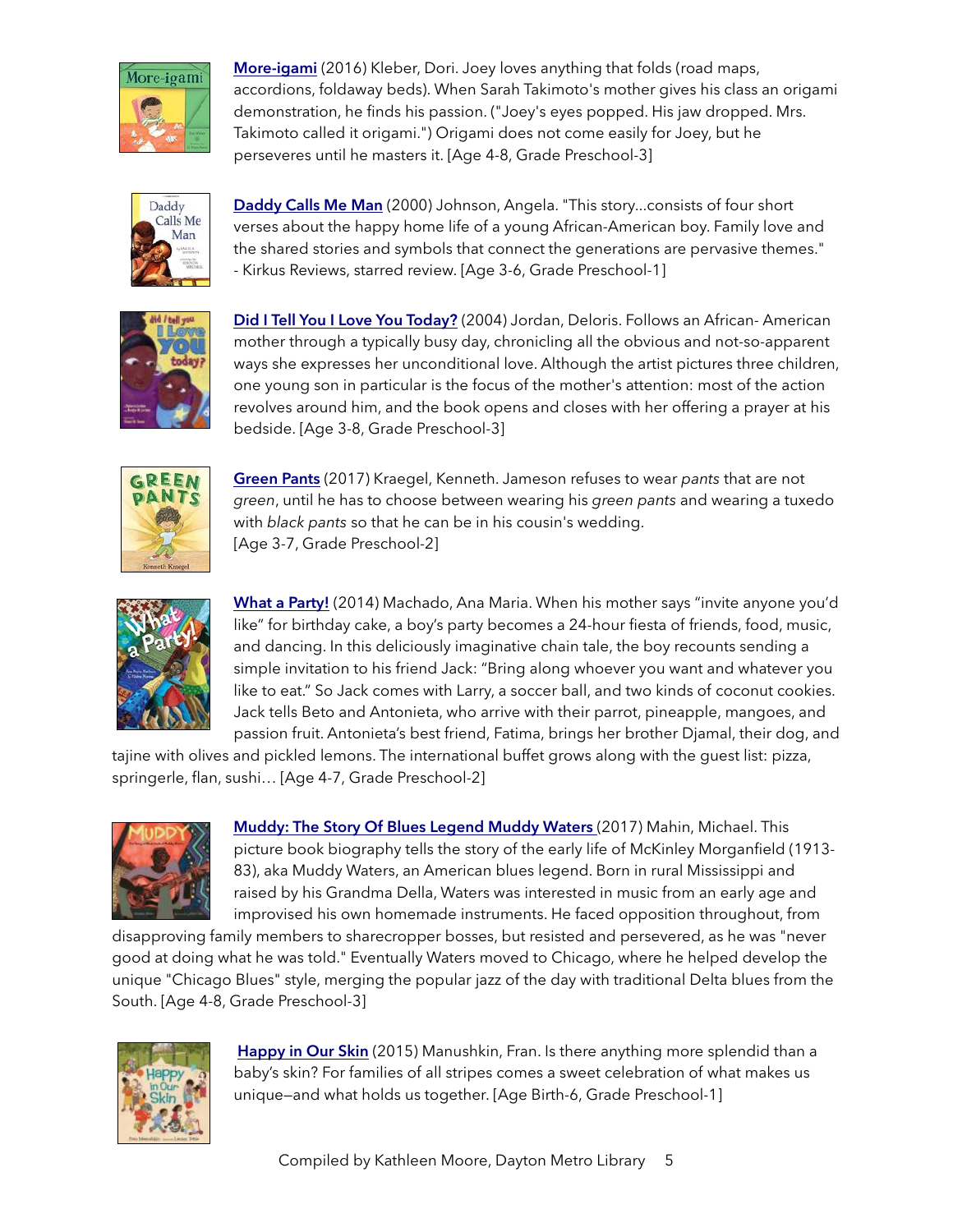

[Squeak, Rumble, Whomp! Whomp! Whomp!: A Sonic Adventure](https://www.amazon.com/Squeak-Rumble-Whomp-Sonic-Adventure/dp/0763639915/) (2012) Marsalis, Wynton. Takes readers (and listeners) on a rollicking, clanging, clapping tour through the many sounds that fill a neighborhood. [Age 4-8, Grade Preschool-3]



[These Hands](https://www.amazon.com/These-Hands-Margaret-H-Mason/dp/0544555465/ref=sr_1_1?s=books&ie=UTF8&qid=1520350532&sr=1-1&keywords=these+hands) (2010) Mason, Margaret H. An African-American man tells his grandson about a time when, despite all the wonderful things his *hands* could do, they could not touch bread at the Wonder Bread factory. Based on stories of bakery union workers; includes historical note. [Age 4-7, Grade Preschool-3]



[Grandma in a Blue with Red Hat](https://www.amazon.com/Grandma-Blue-Red-Scott-Menchin/dp/1419714848/) (2015) Menchin, Scott. Saturday is the best day. Because that's the day I go to art class at the museum," explains an African American boy. He and his classmates discuss famous art pieces and discuss why each one is worthy to be included in the museum-because it's beautiful/funny/one-of-akind/makes viewers feel good. The boy realizes that his beloved grandmother fulfills all of the requirements for a museum exhibit and decides to donate her to the collection. [Age 4-8, Preschool-3]



[Princess Hair](https://www.amazon.com/Princess-Hair-Sharee-Miller/dp/0316562610/ref=sr_1_1?s=books&ie=UTF8&qid=1520348550&sr=1-1&keywords=Princess+Hair) (2017) Miller, Sharee. Celebrate different hair shapes, textures, and styles in this self-affirming picture book! From dreadlocks to blowouts to braids, *Princess Hair* shines a spotlight on the beauty and diversity of black hair, showing young readers that every kind of hair is princess hair. [Age 5-6, Grade Preschool-3]



[He's Got the Whole World in His Hands](https://www.amazon.com/Hes-Got-Whole-World-Hands/dp/0803728506/) (2015) Nelson, Kadir. What began as a spiritual has developed into one of America's best-known songs, and now for the first time it appears as a picture book, masterfully created by award-winning artist Kadir Nelson. Through sublime landscapes and warm images of a boy and his family, Kadir has created a dazzling, intimate interpretation, one that rejoices in the connectedness of people and nature. [Age 4-8, Grade Preschool-3]



A [Tale of Two Mommies](https://www.amazon.com/Tale-Two-Mommies-Vanita-Oelschlager/dp/0982636679/) (2011) Oelschlager, Vanita. Three multicultural children spend a day at the beach, building sand castles, eating ice-cream, and swimming all while quizzing one member of the group about his life with two mommies. [Age 5-8, Grade Preschool-3]



[Lizard From The Park](https://www.amazon.com/Lizard-Park-Mark-Pett/dp/1442483210/) (2015) Pett, Mark. Curly-haired, brown-skinned Leonard finds a large egg in Central Park, takes it home, and plays with it, all with an air of quiet wonder. When a lizardlike creature busts forth from the egg, he names it-naturally-Buster. [Age 3-8, Grade Preschool-3]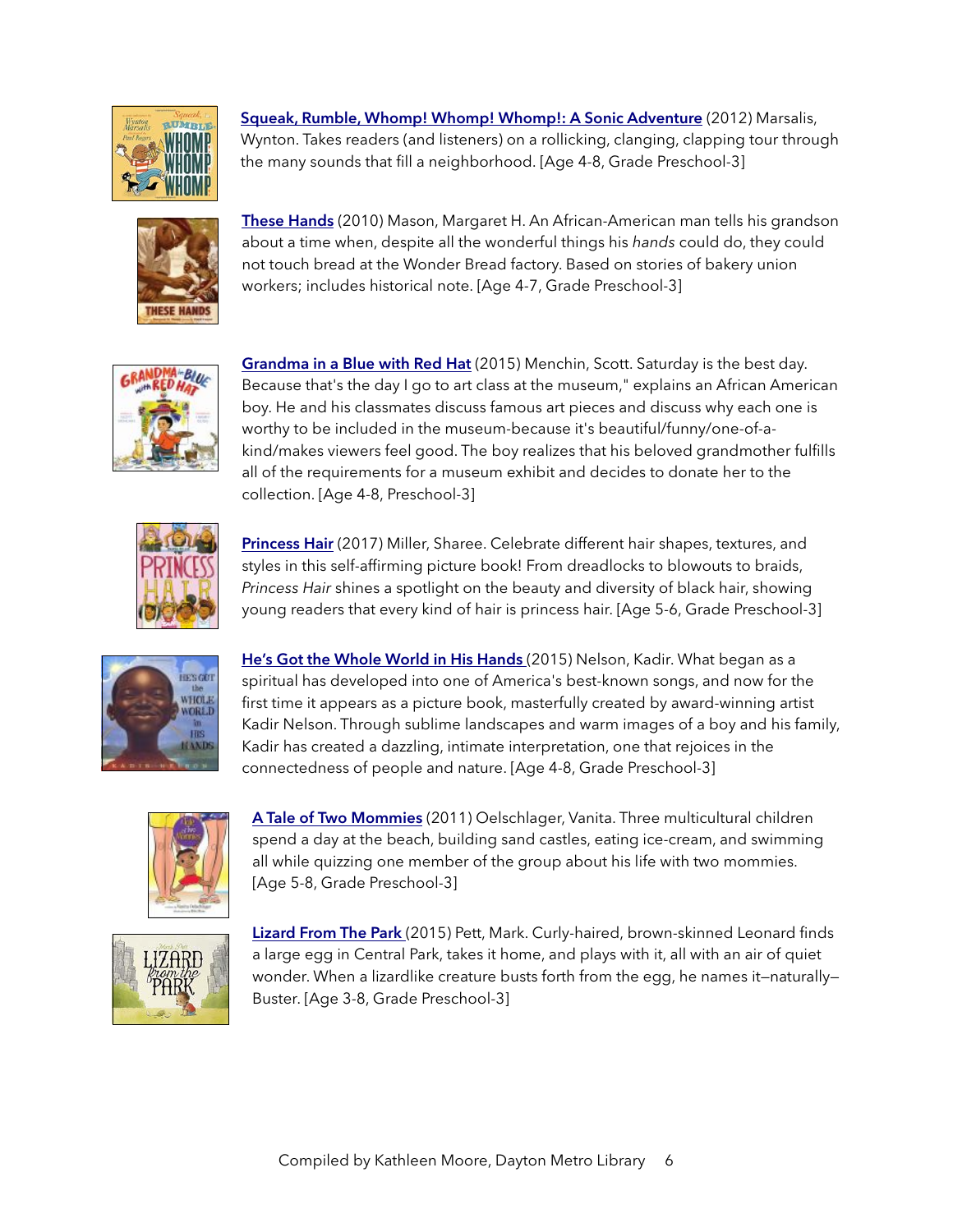

[Yafi's Family: An Ethiopian Boy's Journey Of Love, Loss And Adoption](https://www.amazon.com/Yafis-Family-Ethiopian-journey-adoption/dp/0979748143/) (2010) Pettitt, Linda. In this beautiful, moving book, an Ethiopian boy is adopted and journeys to his new family in Australia. Gilchrist's vibrant full-page illustrations expertly portray the child's strong emotions toward both his birth and adoptive families, as described in the text. Yafi yearns for contact with his aunts, uncles, and especially Grandma Elsa, who cared for him until he was adopted. Although this story is not set in America, there are many commonalities for children adopted outside of their home country. [Age 4-7, Grade Preschool-2]



[The Word Collector](https://www.amazon.com/Word-Collector-Peter-H-Reynolds/dp/0545865026/) (2018) Reynolds, Peter. While others collect stamps or trading cards, Jerome collects words that he hears, sees, or reads-words that catch his fancy "multi-syllable words that sounded like little songs" or "words he did not know the meaning of at first, but were marvelous to say. "A perfect introduction to vocabulary units that should encourage youngsters to collect their own words to create their own poems. Positive role model of boy who loves writing. [Age 4-8, Grade Preschool-3]



### [Jake Makes A World: Jacob Lawrence A Young Artist In Harlem](https://www.amazon.com/Jake-Makes-World-Lawrence-Artist/dp/0870709658/) (2015)

Rhodes-Pitts, Sharifa. Jake Makes a World follows the creative adventures of the young Jacob Lawrence as he finds inspiration in the vibrant colors, bustling sights and sounds, and the characters of his community in Harlem. [Age 4-8, Grade Preschool-3]



[Dad & Daddy: My Family Is Different](https://www.amazon.com/Dad-Daddy-My-Family-Different/dp/1480942278/) (2017) Rodriguez, A.J. Dad & Daddy is the story of Mia, who has two dads at her house, both African-American. The book answers questions about naming parents—Dad and Daddy—and demonstrates how this family is just like any other, and that there are many ways to build a family as long as love lives at the center. [Grade Preschool-2]



[Just the Two of Us](https://www.amazon.com/Just-Two-Us-Scholastic-Bookshelf/dp/043966943X/) (2001) Smith, Will. Celebrates the dignity, integrity, and honor of being a father. Smith writes about the care Dad takes driving his newborn home from the hospital; his laughter when he discovers his son has his ears; and his pain when he explains that when love is concerned, broken hearts are unavoidable. Smith briefly addresses the issue of divorce, but he makes it clear that "when push comes to shove / You were conceived in love." [Age 4-8, Grade Preschool-3]



[Jordan's Hair](https://www.amazon.com/Jordans-Hair-Edward-L-Spruill/dp/0817014845/ref=sr_1_1?s=books&ie=UTF8&qid=1520346560&sr=1-1&keywords=Jordan%E2%80%99s+Hair) (2005) Spruill, Ed. Little Jordan has a problem. He loves to be with his friends at school, but his skin color and hair texture is different from theirs. Jordan thinks God doesn't love him because he looks different. He soon prays for a change in his appearance so he can look just like his friends. With the help of his parents and teacher, Jordan comes to understand that he has been beautifully and wonderfully

made by God's hands. He discovers that sometimes his friends may even want to look like him. Jordan learns that he is loved because of the kindness on the inside and not his appearance on the outside. [Age 4-7, Grade Preschool-2]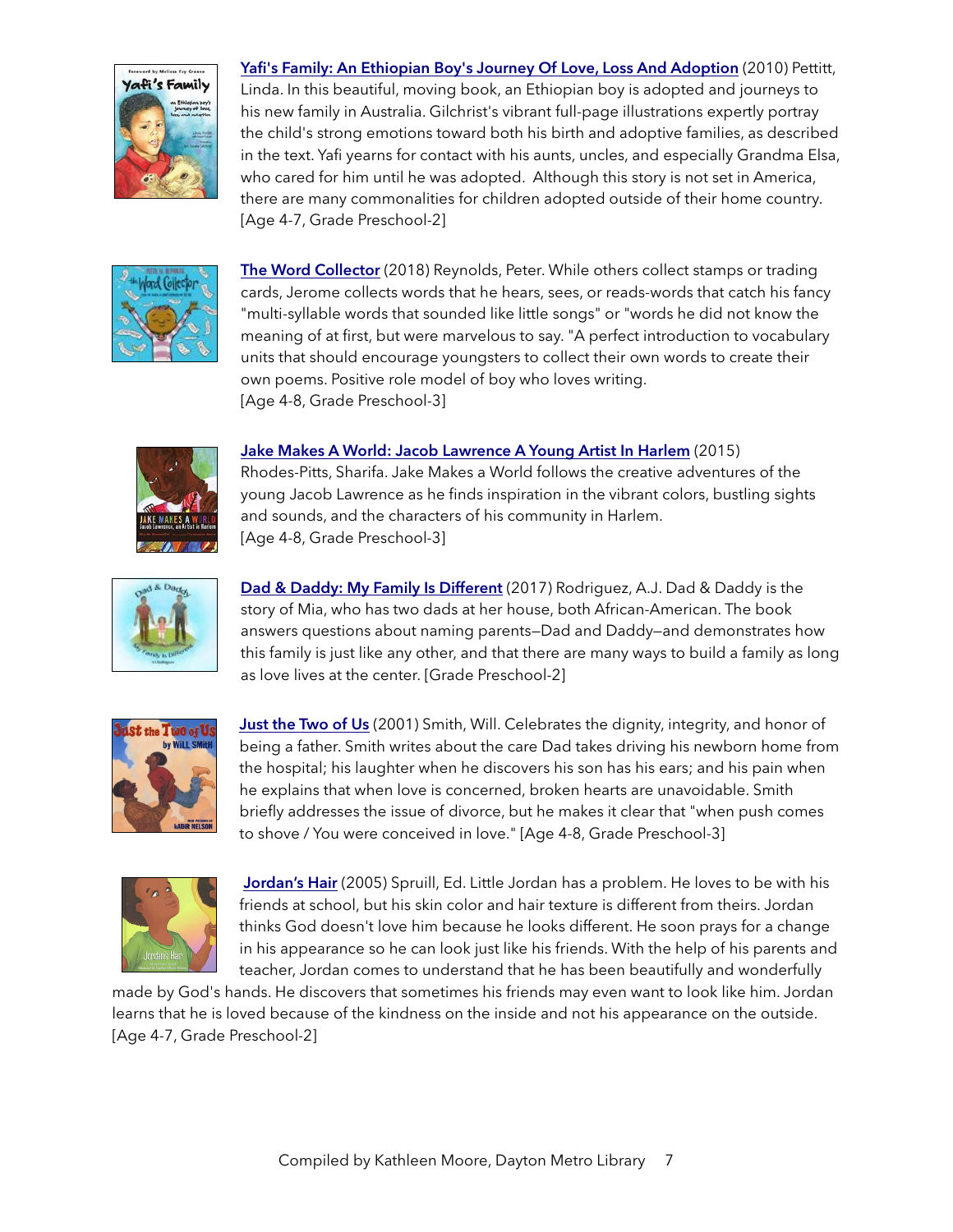

Big Hair [Don't Care](https://www.amazon.com/Hair-Dont-Care-Crystal-Swain-Bates/dp/1939509025/ref=sr_1_1?s=books&ie=UTF8&qid=1520346063&sr=1-1&keywords=big+hair+don) (2013) Swain-Bates, Crystal. Lola has curly hair which is much bigger than that of other kids at her school, but she tells anyone who listens how much she loves her hair. Designed to boost self-esteem and build confidence, this book is aimed at boys and girls who may need a reminder that it's okay to look different from the other kids at their school. [Age 3-7, Grade Preschool-2]



[Bippity Bop Barbershop](https://www.amazon.com/Bippity-Barbershop-Natasha-Anastasia-Tarpley/dp/0316033820/) (2002) Tarpley, Natasha. Miles is nervous about visiting the barber for his first "official" haircut; he's afraid that the buzzing clippers will hurt, and he doesn't know what kind of cut to request. The descriptions of Miles trying to be "brave" are labored and unconvincing. Happily, the resolution of his hairstyle dilemma rings true: he selects a cut just like his daddy's. Miles and Dad leave the shop with identical haircuts, sharing high-fives, "two cool cats" walking to the rhythm of a "bippity bop" beat. [Age 4-7, Grade Preschool-3]



[Hair for Mama](https://www.amazon.com/Hair-Mama-Kelly-Tinkham/dp/0803729553/) (2007) Tinkham, Kelly. A realistic look at a strong family facing cancer. Told in Marcus' tender yet energetic first-person voice, this offers explanation as well as story, as the boy describes cancer and chemotherapy. Without sentimentality, both text and art capture the fear, pain, and hope that come with chemotherapy for a family member. [Age 4-8, Grade Preschool-3]



[The Skin You Live In](https://www.amazon.com/Skin-You-Live-Michael-Tyler/dp/0975958003/ref=sr_1_1?s=books&ie=UTF8&qid=1520348042&sr=1-1&keywords=The+Skin+You+Live+In) (2005) Tyler, Michael. With the ease and simplicity of a nursery rhyme, this lively story delivers an important message of social acceptance to young readers. Themes associated with child development and social harmony, such as friendship, acceptance, self-esteem, and diversity are promoted in simple and straightforward prose. [Age 4-8, Grade Preschool-2]



[Freedom in Congo Square](https://www.amazon.com/Freedom-Congo-Square-Charlotte-Zolotow/dp/1499801033/) (2016) Weatherford, Carole Boston. Chosen as a *New York Times* Best Illustrated Book of 2016, this poetic, nonfiction story about a little-known piece of African American history captures a human's capacity to find hope and joy in difficult circumstances and demonstrates how New Orleans' Congo Square was truly freedom's heart. [Age 4-8, Preschool-3]



[Beach Tail](https://www.amazon.com/Beach-Tail-Karen-Williams/dp/1590787129/) (2010) Williams, Karen. When his father tells him not to leave the lion he is drawing on the beach, a little boy starts making a very, very long tail—and a trail to follow back. [Age 3-7, Grade Preschool-3]



[Where's Lenny?](https://www.amazon.com/Wheres-Lenny-Ken-Wilson-Max/dp/1847803180/) (2013) Wilson-Max, Ken. Lenny plays hide and seek with his dad. Is he in the cupboard? No. Or in the sitting room? No, it's only the dog. He's not in the kitchen either. What about on the stairs? No, just blobs of jam. At last Dad and Mum see a little giggly lump under the bedclothes in Lenny's bedroom. Here's Lenny, ready for a tickle and a hug! [Age 2-5, Grade Preschool-K]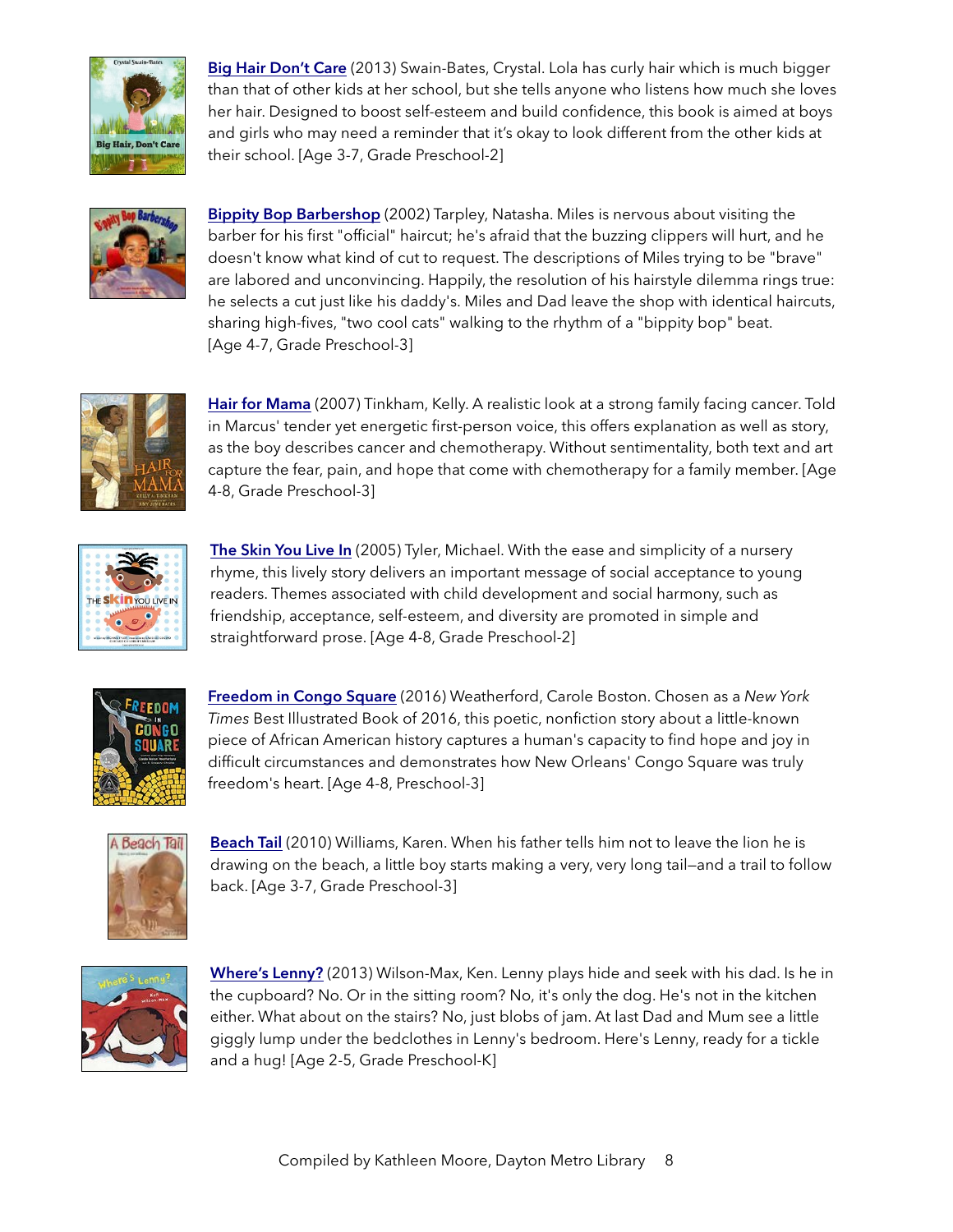### **Kindergarten to Grade 3**



[White Water: Inspired By A True Story](https://www.amazon.com/White-Water-Michael-S-Bandy/dp/0763679453/ref=sr_1_1?s=books&ie=UTF8&qid=1520350347&sr=1-1&keywords=White+Water:+Inspired+By+A+True+Story) (2011) Bandy, Michael S. After tasting the warm, rusty *water* from the fountain designated for African Americans, a young boy questions why he cannot drink the cool, refreshing *water* from the "Whites Only" fountain. Based on a true experience co-author *Michael* S. *Bandy* had as a boy. [Age 5-8, Grade K-3]



[Those Shoes](https://www.amazon.com/Those-Shoes-Maribeth-Boelts/dp/0763642843/) (2007) Boelts, Maribeth. Jeremy, who longs to have the black high tops that everyone at school seems to have but his grandmother cannot afford, is excited when he sees them for sale in a thrift shop and decides to buy them even though they are the wrong size. [Age 5-8, Grade K-3]



[Beautiful Moon: A Child's Prayer](https://www.amazon.com/Beautiful-Moon-Childs-Tonya-Bolden/dp/1419707922/) (2014) Bolden, Tonya. Under a radiant moon and surrounded by all the noises of the city at night, a little boy prays for those in need, for wars to end, for the sick to be healed, and for all the members of his family. [Age 5-7, Grade K-2]



**I [Love My Purse](https://www.amazon.com/I-Love-My-Purse-Demont/dp/1554519543/)** (2017) Dumont, Belle. Charlie loves the bright red purse that his grandmother let him have. One day, he decides to take it to school. First his father, then his friends, and even the crossing guard question him about his "strange" choice. After all, boys don't carry purses. But Charlie isn't deterred. Can be used to discuss gender roles. [Age 5-8, Grade K-2]



[Busy People: Police Officer](https://www.amazon.com/Busy-People-Lucy-M-George/dp/160992942X) (2016) George, Lucy M. It's a busy day at the festival for Officer Seth and Officer Thea. A car is stuck in the mud and a little boy needs their help. Can the officers solve every problem that comes their way? [Age 5-6, Grade Preschool-2]



[Real Sisters Pretend](https://www.amazon.com/Real-Sisters-Pretend-Megan-Lambert/dp/0884484416/) (2016) Lambert, Megan Dowd. Even though they don't look alike (Tayja has brown skin, Mia white). "We are sisters," Tayja says, staring into Mia's eyes. "Real sisters." Tadgell emphasizes the girls' closeness in warm watercolor-and-pencil vignettes that show them talking about being adopted by two mothers while playing. The sisters also talk frankly about the fact that "some people" don't instinctively see them as a family, remembering a recent grocery store encounter. [Age 4-8, Grade K-5]



#### [The Youngest Marcher: The Story of Audrey Faye Hendricks, a Young Civil Rights](https://www.amazon.com/Youngest-Marcher-Audrey-Hendricks-Activist/dp/1481400703/)

[Activist](https://www.amazon.com/Youngest-Marcher-Audrey-Hendricks-Activist/dp/1481400703/) (2017) Levinson, Cynthia. When nine-year-old Audrey Faye Hendricks heard grown-ups talk about wiping out Birmingham's segregation laws, she spoke up. When she heard the plan—picket those white stores! March to protest those unfair laws! Fill the jails! — she stepped right up and said, I'll do it! She was going to j-a-a-il! [Age 5-10, Grade K-5]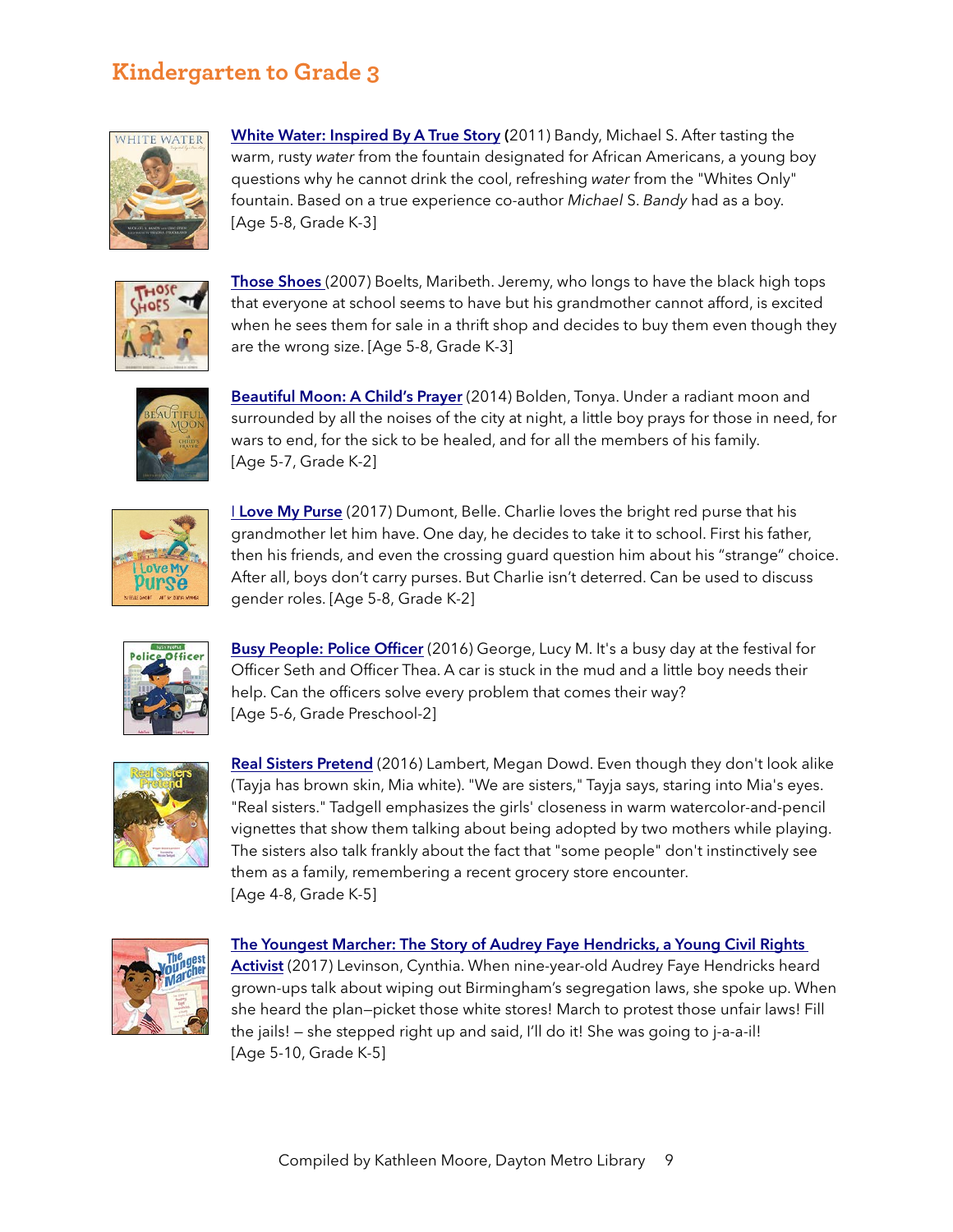

[The Bus Ride](https://www.amazon.com/Bus-Ride-William-Miller/dp/1584300264/ref=sr_1_1?s=books&ie=UTF8&qid=1520350912&sr=1-1&keywords=The+Bus+Ride) (1998) Miller, William. A black child protests an unjust law in this story loosely based on Rosa Parks' historic decision not to give up her seat to a white passenger on a bus in Montgomery, Alabama, in 1955. [Age 6-10, Grade K-3]



[Early Sunday Morning](https://www.amazon.com/Early-Sunday-Morning-Denene-Millner/dp/1572842113/) (2017) Millner, Denene. Early Sunday Morning follows June, Mommy, Daddy, and brother Troy through their weekend routine as June prepares for a special performance leading the children's choir at church on Sunday morning. [Age 4-9, Grade K-3]



[Looking Like Me](https://www.amazon.com/Looking-Like-Walter-Dean-Myers/dp/1606840010/) (2009) Myers, Walter Dean. Walt Whitman once wrote, 'I contain multitudes,' and that important concept is brilliantly interpreted here by the Myers' fatherson partnership. The elder Myers' rhythmic poem celebrates a young Everyman from Harlem who looks in the mirror to 'see a real handsome dude looking just like me.' Moving through the city, he encounters family and friends who share their points of view: 'Along

came my sister, / fine as she can be. / "Hey, Jeremy," she said, / "You're little brother to me."' Each helps him see that he is a valued artist, runner, dreamer, and more, and that he has a lot to give to himself and the world. [Age 5-9, Grade K-4]



[Ma Dear's Old Green House](https://www.amazon.com/Ma-Dears-Old-Green-House/dp/0940975556/) (2004) Patric, Denise Lewis. Denise Lewis Patrick's own childhood memories of visits with her grandmother are the inspiration for this story. Through heartwarming and lyrical prose, Patrick shares memories of summers at her 'special place'--Ma Dear's old green house. [Age 5-8, Grade K-3]



[Firefighter](https://www.amazon.com/Firefighter-Benchmark-Rebus-Dana-Meachen/dp/0761426175/) (2008) Rau, Dana Meachen. These books are more basic than most offerings on the subject, combining rebuses with repetitive, simple texts. One short sentence per spread is accompanied by a full-page photo. [Age 5-6, Grade K-1]



[Shades of People](https://www.amazon.com/Shades-People-Sheila-M-Kelly/dp/0823423050/ref=sr_1_1?s=books&ie=UTF8&qid=1520347634&sr=1-1&keywords=Shades+of+People) (2009) Rotner, Shelley and Kelly, Sheila. Explores the many different shades of human skin, and points out that skin is just a covering that does not reveal what someone is like inside. [Age 5-6, Grade Preschool-1]



[My Kicks: A Sneaker Story!](https://www.amazon.com/My-Kicks-Sneaker-Susan-Verde/dp/141972309X/) (2017) Verde, Susan. Unable to convince his mother that his torn, stained, and smelly sneakers are irreplaceable, a young African American boy realizes that new sneakers have advantages. [Age 5-7, Grade K-2]



[All Different Now : Juneteenth, The First Day Of Freedom](https://www.amazon.com/All-Different-Now-Juneteenth-Freedom/dp/068987376X/) (2014) Woodson, Jacqueline. In 1865, members of a family start their day as slaves, working in a Texas cotton field, and end it celebrating their freedom on what came to be known as Juneteenth. [Age 5-9, Grade K-4]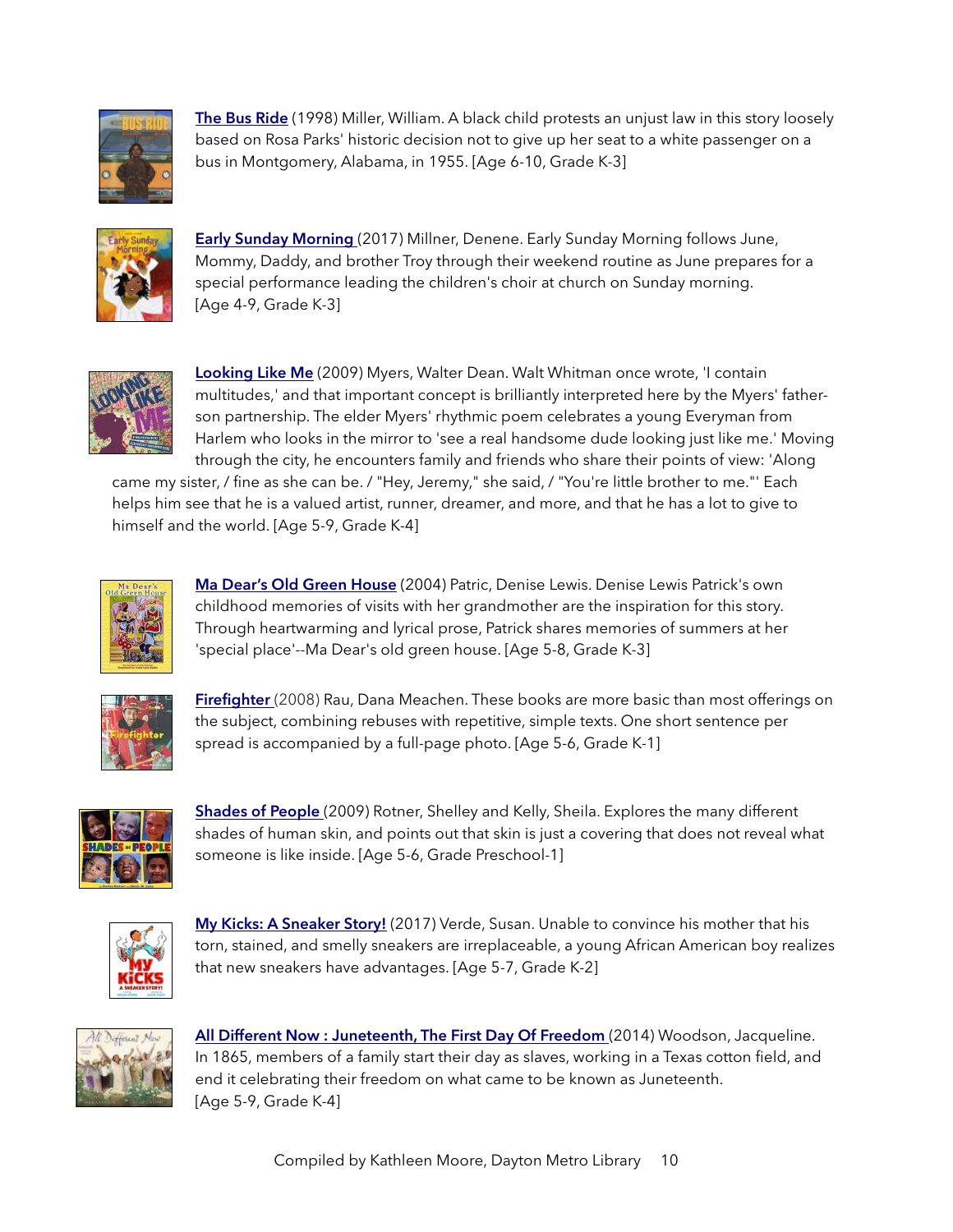

[The Other Side](https://www.amazon.com/Other-Side-Jacqueline-Woodson/dp/0399231161/) (2001) Woodson, Jacqueline. Clover's mom says it isn't safe to cross the fence that segregates their African-American side of town from the white side where Anna lives. But the two girls strike up a friendship, and get around the grownups' rules by sitting on top of the fence together. [Age 5-8, Grade K-3]



[This Is The Rope: A Story From The Great Migration](https://www.amazon.com/This-Rope-Story-Great-Migration/dp/0425288943/) (2014) Woodson, Jacqueline. A utilitarian rope-now a toy, now a clothesline, now a fastening cord-ties together this lyrical multinational story of one family's experience leaving the South for greater opportunities up North. An author's note offers a brief familial history as well as a few lines about the Great Migration and supports the text as a resounding affirmation of the journey made by more than six million African Americans in search of change.

With characteristic grace and a knack for the right detail, Woodson and Ransome have provided a pleasing portrait of one loving family in the midst of a movement. [Age 5-8, Grade K-3]



[Visiting Day](https://www.amazon.com/Visiting-Day-Jacqueline-Woodson/dp/0147516080/) (2002) Woodson, Jacqueline. A little girl visits her dad in prison with her grandmother. The visit is sweet, heartfelt, and even idyllic, with the characters' love for one another the central theme of the story. The word 'prison' never appears in the text, but the illustrations include views of the prison--barbed wire atop the outside walls and a uniformed guard in the visiting room. For children who have never experienced visiting a parent in prison, the images may be problematic. Caregivers

must preview to determine how appropriate this book may be for individual children. [Age 5-7, Grade K-2]



[Preaching to the Chickens: The Story of Young John Lewis](https://www.amazon.com/Preaching-Chickens-Story-Young-Lewis/dp/0399168567/) (2016) Asim, Jabari Asim gives readers a fascinating glimpse into the boyhood of Civil Rights leader John Lewis. John wants to be a preacher when he grows up—a leader whose words stir hearts to change, minds to think, and bodies to take action. But why wait? When John is put in charge of the family farm's flock of chickens, he discovers that they make a wonderful congregation! So he preaches to his flock, and they listen, content

under his watchful care, riveted by the rhythm of his voice. [Age 5-8, Grade K-3]



[Wind Flyers](https://www.amazon.com/Wind-Flyers-Angela-Johnson/dp/068984879X/) (2007) Johnson, Angela. A boy's love of flight takes him on a journey from the dusty dirt roads of Alabama to the war-torn skies of Europe. Introduces young readers to the contributions of the Tuskegee Airmen in World War II. [Age 5-9, Grade K-4]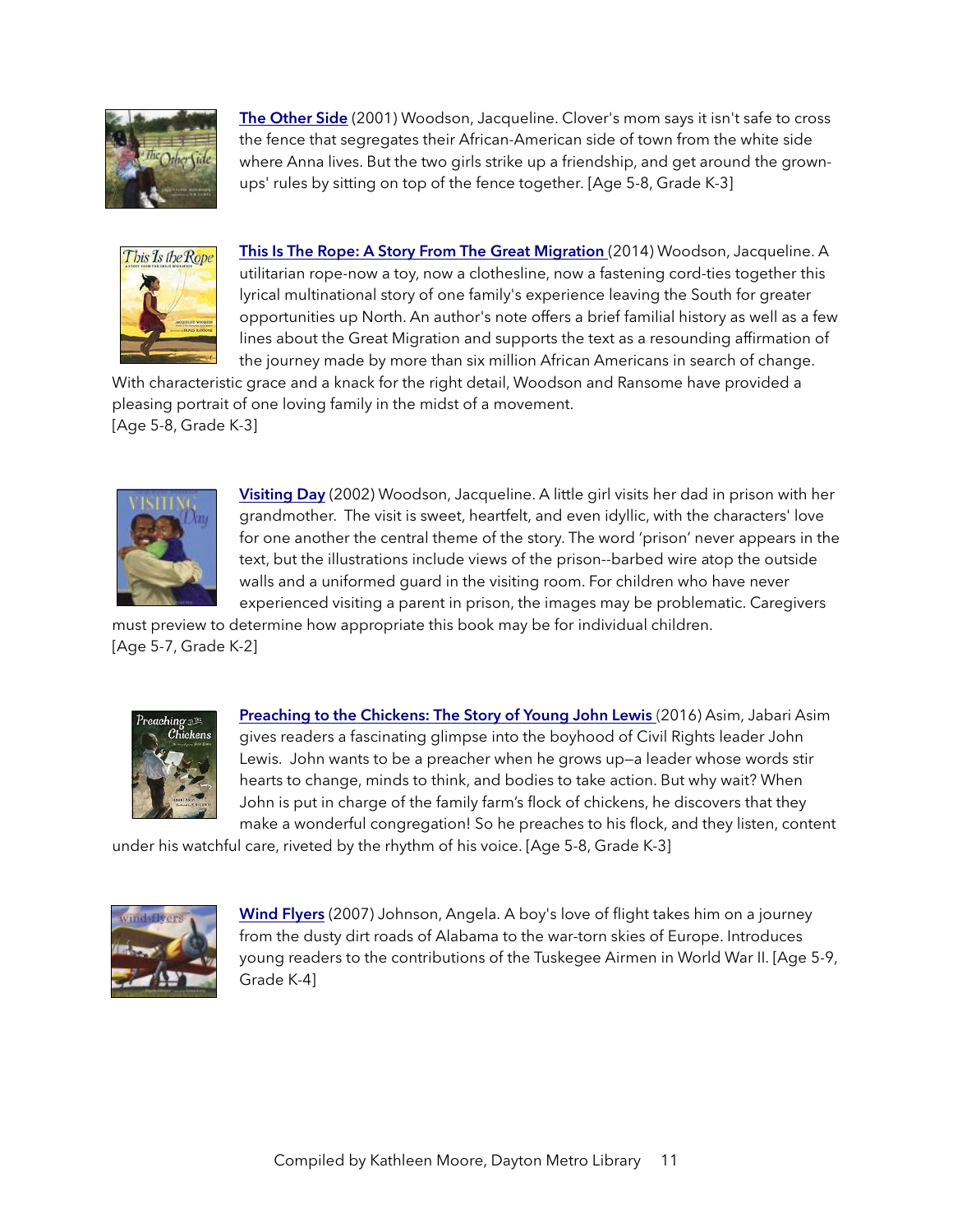# **Grade 1 and Up**



[Anna Hibiscus' Song](https://www.amazon.com/Anna-Hibiscus-Song-Atinuke/dp/161067040X/) (2012) Atinuke. Anna Hibiscus is so happy she could explode, so she tries to figure out how to channel all of her positive energy. [Age 5-7, Grade 1-2]



[The Soccer Fence: A Story Of Friendship, Hope, And Apartheid In South Africa](https://www.amazon.com/Soccer-Fence-friendship-apartheid-Africa/dp/0399247904/) (2014) Bildner, Phil. As a boy, Hector loved playing soccer in his small Johannesburg township. He dreamed of playing on a real pitch with the boys from another part of the city, but apartheid made that impossible. Then, in 1990, Nelson Mandela was released from prison, and apartheid began to crumble. The march toward freedom in South

Africa was a slow one, but when the beloved Bafana Bafana national soccer team won the African Cup of Nations, Hector realized that dreams once impossible could now come true. [Age 6-8, Grade 1-3]



[Mae Jemison \(You Should Meet\)](https://www.amazon.com/Mae-Jemison-You-Should-Meet/dp/1481476491/) (2016) Calkhoven, Laurie. Meet Mae Jemison, the first African-American female astronaut! Before she was an astronaut, Mae went to medical school and joined the Peace Corps, but she never forgot her childhood dream to travel to outer space. On September 12, 1992, Mae flew into space with six other astronauts aboard the space shuttle Endeavour and made history—just like you can if you follow your dreams! [Age 6-8, Grade 1-3]



[Some Kind Of Love: A Family Reunion In Poems](https://www.amazon.com/Some-Kind-Love-Family-Reunion/dp/0761455590/) (2010) Dant, Traci. In this moving tribute, 15 poems describe the joy of one African-American family's annual reunion weekend. [Age 6-8, Grade 1-3]



[Katherine Johnson \(You Should Meet\)](https://www.amazon.com/Katherine-Johnson-You-Should-Meet/dp/153440340X/) (2017) Feldman, Thea. Katherine Johnson is a brilliant mathematician who worked at NASA in the early 1950s until retiring in 1986. Katherine's unparalleled calculations (done by hand) helped plan the trajectories for NASA's Mercury and Apollo missions (including the Apollo 11 moon landing). She is said to be one of the greatest American minds of all time. [Age 6-8, Grade 1-3]



A [Shelter in Our Car](https://www.amazon.com/Shelter-Our-Car-Monica-Gunning/dp/0892393084/) (2004) Gunning, Monica Gunning. After Papa died in Jamaica, Zettie and Mama came to America, where they now live in the city in the backseat of their car, while Mama tries to go to school and also earn money to pay rent for a room. This picture-book brings close the harsh realities of being homeless, scavenging for food, washing in the park rest room, being harassed by police. The illustrations are in an intensely emotional modernist style with exaggerated facial expressions and body

language. The strong, black-outlined figures are scary at times, but then so is the nightmarish reality of being without shelter. [Age 5-8, Grade 1-2]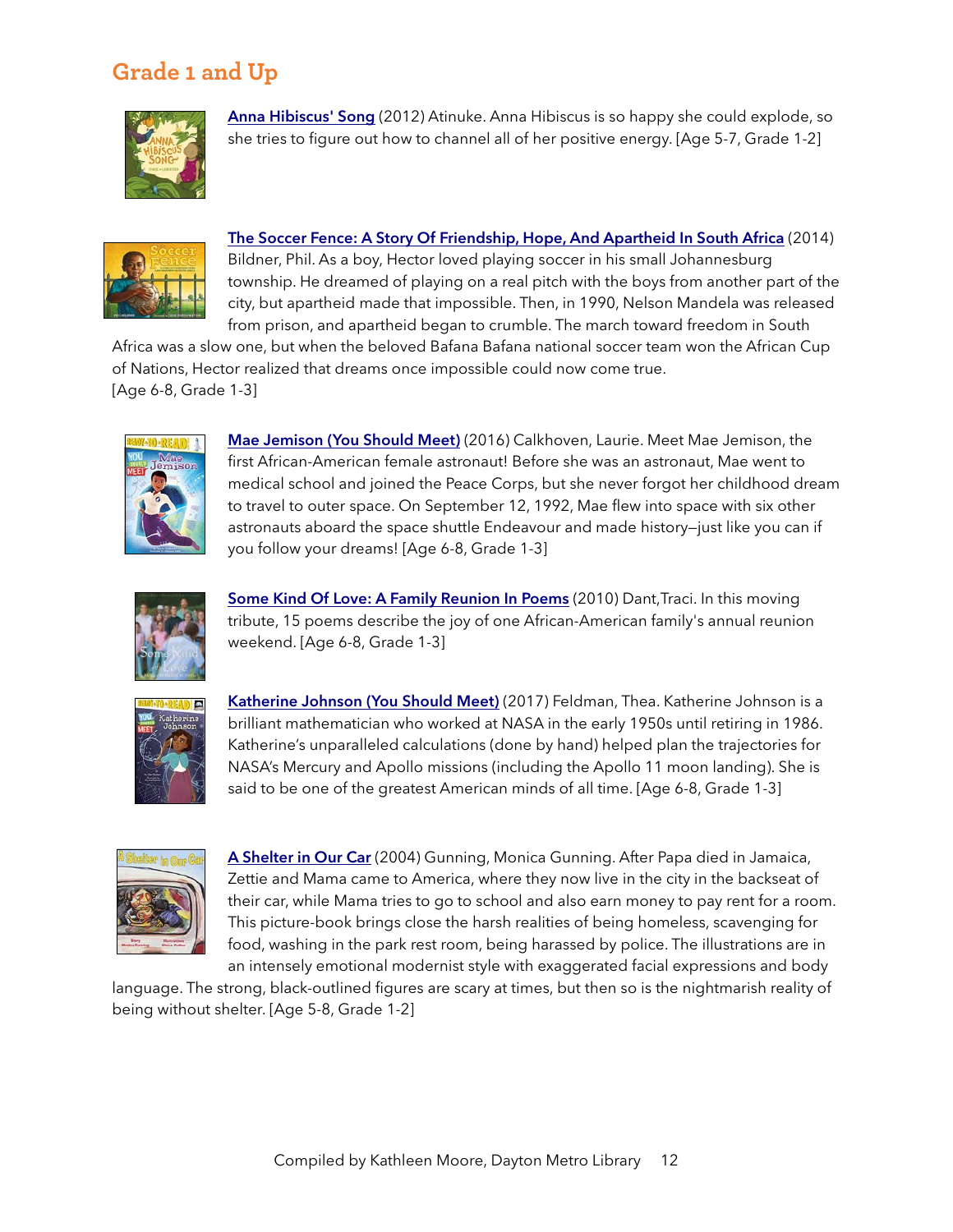

[Polly Diamond and the Magic Book](https://www.amazon.com/Polly-Diamond-Magic-Book/dp/1452152322/) (2018) Kuipers, Alice. Polly loves words. And she loves writing stories. So when a magic book appears on her doorstep that can make everything she writes happen in real life, Polly is certain all of her dreams are about to come true. But she soon learns that what you write and what you mean are not always the same thing! [Age 6-8, Grade 1-4]



[Let's Talk About Race](https://www.amazon.com/Lets-Talk-About-Julius-Lester/dp/0064462269) (2005) Lester, Julius. In this acclaimed book, the author of the Newbery Honor Book To Be a Slave shares his own story as he explores what makes each of us special. [Age 4-8, Grade 1-5]



[Back of the Bus](https://www.amazon.com/Back-Bus-Aaron-Reynolds/dp/0147510589/ref=sr_1_1?s=books&ie=UTF8&qid=1520351170&sr=1-1&keywords=Back+of+the+Bus.) (2010) Reynolds, Aaron. This sterling collaboration views Rosa Parks' 1955 refusal to give up her bus seat through the eyes of a perceptive boy seated with his mother in the rear of the bus. [Age 6-8, Grade 1-3]



[Rice and Rocks](https://www.amazon.com/Rice-Rocks-Sandra-L-Richards/dp/1940014735/) (2017) Richards, Sandra. Giovanni's friends are coming over for Sunday dinner, and his grandmother is serving rice and beans. Giovanni is embarrassed he does not like 'rice and rocks' and worries his friends will think the traditional Jamaican dish is weird. This exciting story celebrates the varied traditions of every culture while also highlighting the delicious similarities that bring us all together. [Grade 1-3]



[Let the Children March](https://www.amazon.com/Let-Children-March-Monica-Clark-Robinson/dp/0544704525/) (2018) Robinson, Monica Clark. Nearly 55 years ago, an antisegregation march that came to be known as the Children's Crusade was instrumental in pushing President Kennedy and Congress to adopt the Voting Rights Act. That historic event is chronicled here in a semi-fictional narrative from the perspective of one of the young participants in Birmingham in 1963. This remarkable story remains relevant today as young readers think about their roles in the ongoing struggle for justice. [Age 6-9, Grade 1-4]



[Abiyoyo: Based On A South African Lullaby And Folk Story](https://www.amazon.com/Abiyoyo-Pete-Seeger/dp/0689718101/) (1994) Seeger, Pete. Banished from the town for making mischief, a little boy and his father are welcomed back when they find a way to make the dreaded giant Abiyoyo disappear. [Age 4-8, Grade 1-2]



**I [Want to be Free](https://www.amazon.com/Want-be-Free-Joseph-Slate/dp/0399243429/)** (2009). Slate, Joseph. Based on a sacred Buddhist tale as related in Rudyard Kipling's novel "Kim," tells of an escaped slave who rescues an abandoned baby from slave hunters. [Age 6-8, Grade 1-3]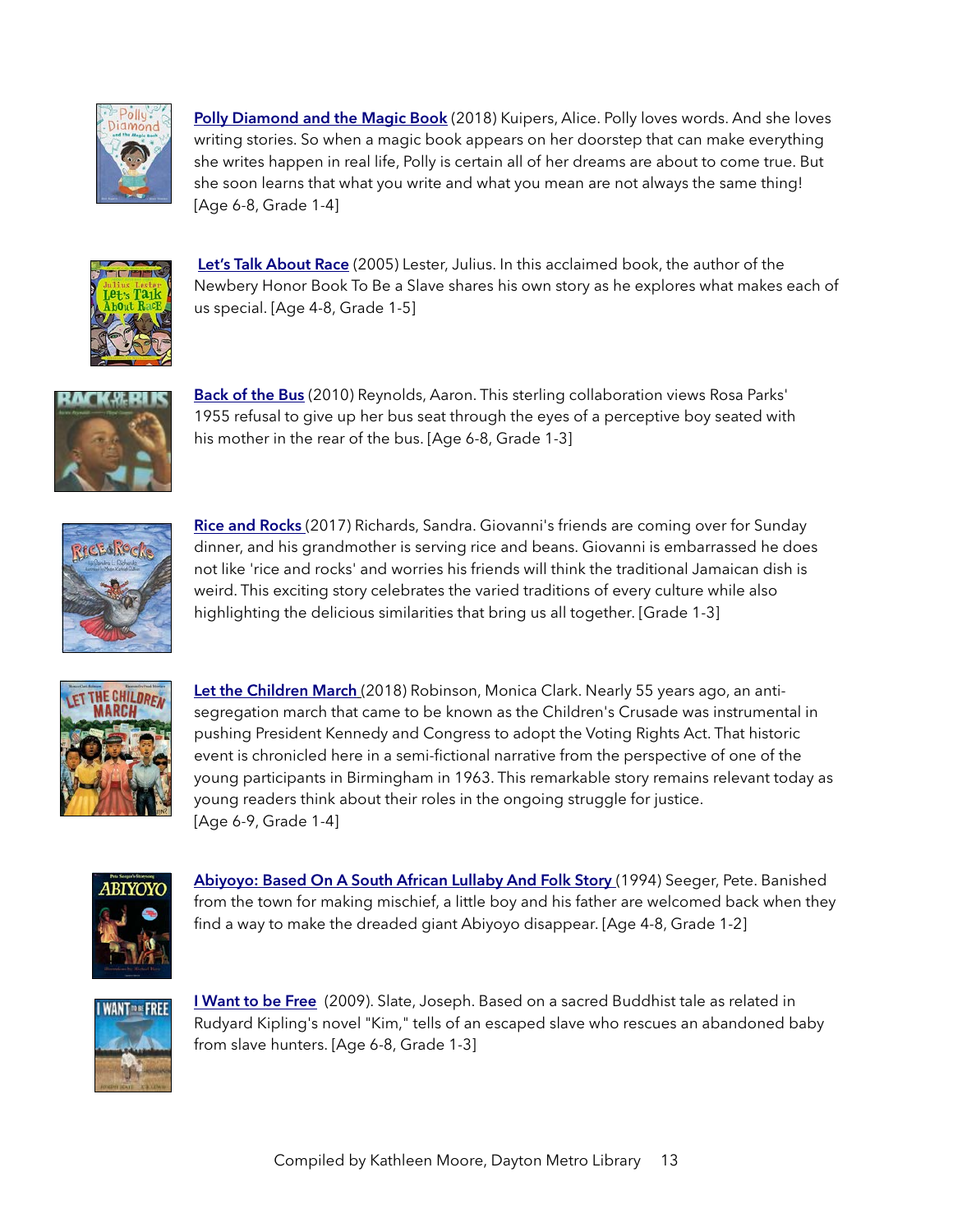

[Desmond and the Very Mean Word](https://www.amazon.com/Desmond-Very-Mean-Word-Tutu/dp/0763652296/) (2013)Tutu, Desmond. When Desmond takes his new bicycle out for a ride through his neighborhood, his pride and joy turn to hurt and anger when a group of boys shout a very mean word at him. He first responds by shouting an insult, but soon discovers that fighting back with mean words doesn't make him feel any better. With the help of kindly Father Trevor, Desmond comes to understand his conflicted feelings and see that all people deserve compassion, whether or not they say they are sorry. [Age 6-9, Grade 1-4]



[Blacksmith's Song](https://www.amazon.com/Blacksmiths-Song-Elizabeth-Van-Steenwyk/dp/1561455806/) (2018) Van Steenwyk, Elizabeth. An enslaved nine-year-old boy narrates this tense fictional story about the Underground Railroad. His father, the plantation's blacksmith, uses his hammer and anvil as a signal: "Tonight he is sending word to the folks in the woods, who are waiting to hear when it's time to leave." Despite the story's uncertain historical underpinnings, it's a plausible, powerful vision of ingenuity and daring in action. [Age 6-10, Grade 1-5]

# **Grade 2 and Up**



**[Mixed Me!](https://www.amazon.com/Mixed-Me-Taye-Diggs/dp/1250047196/ref=sr_1_1?s=books&ie=UTF8&qid=1520346258&sr=1-1&keywords=mixed+me)** (2015) Diggs, Taye. Mike has awesome hair. He has lots of energy! His parents love him and he is a perfect blend of the two of them. Still Mike has to answer lots of questions about being mixed. [Age 7-10, Grade 2-5]



[In the Garden with Dr. Carver](https://www.amazon.com/Garden-Dr-Carver-Susan-Grigsby/dp/080753630X/) (2010) Grigsby, Susan. In this story set in the early 1900s, African-American elementary-school students Sally and her classmates get scientific lessons from Dr. George Washington Carver, who arrives in a "funny-looking wagon" pulled by an old mule, his "movable school." Everyone in the small Alabama town has heard of the famous plant scientist, and pays attention to what he has to say. [Age 4-8, Grade 2-3]



[The Great Cake Mystery: Precious Ramotswe's Very First Case](https://www.amazon.com/Great-Cake-Mystery-Ramotswes-Mysteries/dp/0307743896/) (2012) McCall Smith, Alexander. When a piece of cake goes missing from Precious Ramotswe's classroom, a traditionally built young boy is tagged as the culprit. Precious, however, is not convinced. She sets out to find the real thief. Along the way she learns that your first guess isn't always right. She also learns how to be a detective. [Age 7-10, Grade 2-5]



[Thirteen Ways Of Looking At A Black Boy](https://www.amazon.com/Thirteen-Ways-Looking-Black-Boy/dp/0998799947) (2018) Medina, Tony. A baker's dozen of artists—Cozbi A. Cabrera, Ekua Holmes, Javaka Steptoe, and others—contribute bold and stylistically diverse images to accompany Medina's five-line poems, which reflect the lives, dreams, and worries of male black children. Boys of varying ages appear, allowing readers to see both the unvarnished joy of early childhood and the worries that later crop up. [Age 6-11, Grade 2-3]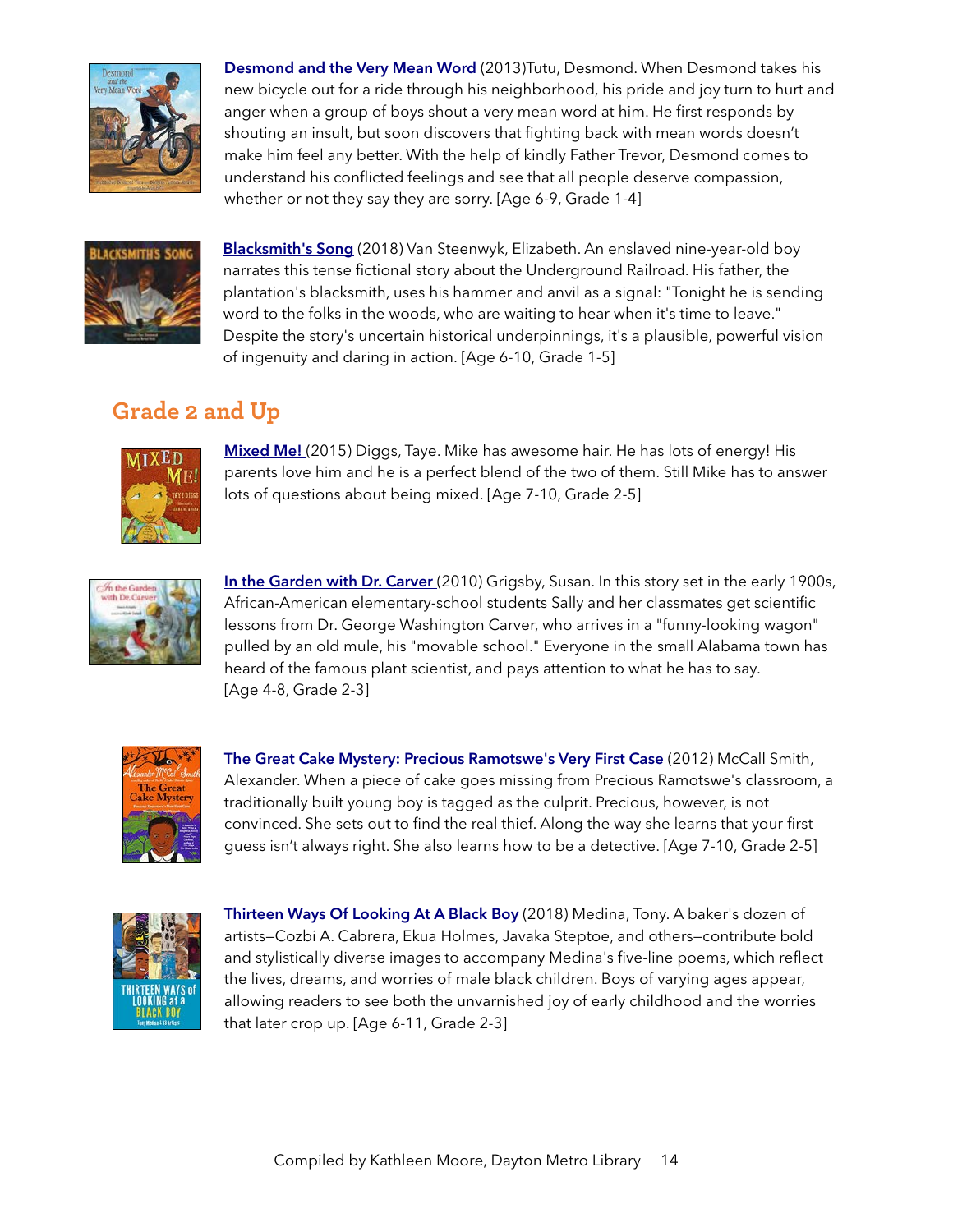

[My Brother Charlie](https://www.amazon.com/Brother-Charlie-Holly-Robinson-Peete/dp/0545094666/) (2010) Peete, Holly Robinson. Twins Callie and Charlie have a lot in common, but they are also very different: Charlie has autism. Callie narrates the story, describing what autism is and exploring the issues that come along with it. The theme is of love, patience, and acceptance. Endnotes give a few basic facts for children unfamiliar with the disorder. The authors, a mother-daughter team, based this story on personal experience. Evans's bright, mixed-media illustrations skillfully depict the family's warmth and concern. [Age 7-10, Grade 2-5]

### **Grade 3 and Up**



[Liberty Porter, First Daughter](https://www.amazon.com/Liberty-Porter-First-Daughter-DeVillers/dp/1416991271/) (2010) DeVillers, Julia. Eight-year-old Liberty Porter's father has just been elected President of the United States—and she's the new First Daughter! As Liberty moves into the White House, she vows to make herself indispensable to her country—but can she get past her run-ins with the Chief of Staff? [Age 8-12, Grade 3-7]



[Little Leaders: Bold Women in Black History](https://www.amazon.com/Little-Leaders-Women-Black-History/dp/0316475114/) (2017) Harrison, Vashti. Little Leaders educates and inspires, telling true stories of 40 trail-breaking black women in American history, breaking boundaries and achieving beyond expectations. Brings to life both iconic and lesser-known figures of history: abolitionist Sojourner Truth, pilot Bessie Coleman, chemist Alice Ball, politician Shirley Chisholm, mathematician Katherine Johnson, poet Maya Angelou, and filmmaker Julie Dash. [Age 8-11, Grade 3-7]



When The Beat Was Born: DJ Kool Herc And The Creation Of Hip-Hop (2013) Hill, Laban Carrick. Herc, an aspiring DJ and reluctant immigrant from Jamaica to the Bronx, was working a house party at his Sedgwick Avenue housing project when inspiration struck: he put the same record on two turntables to extend the break in a song ("when the lyrics ended and the music bumped and thumped") and added verbal riffs drawn from Jamaican chanting and toasting. [Age 6-10, Grade 3-4]



[Naturally Me!](https://www.amazon.com/Naturally-Me-Crystal-Swain-Bates/dp/1939509114) (2014) Swain-Bates, Crystal. Designed to boost self-esteem and build confidence in children of all ages, this fun rhyming picture book follows a frecklefaced girl and a gap-toothed boy throughout their day as they show the reader they celebrate their appearance and feel comfortable in their own skin, just the way they naturally are! By the end of the story, young readers will be chanting the theme of the book: "I'm proud to be naturally me!" While this book features African-American children, its message of self-acceptance is a universal one that can be enjoyed and appreciated by children of all races. [Age 8-12, Grade 3-7]